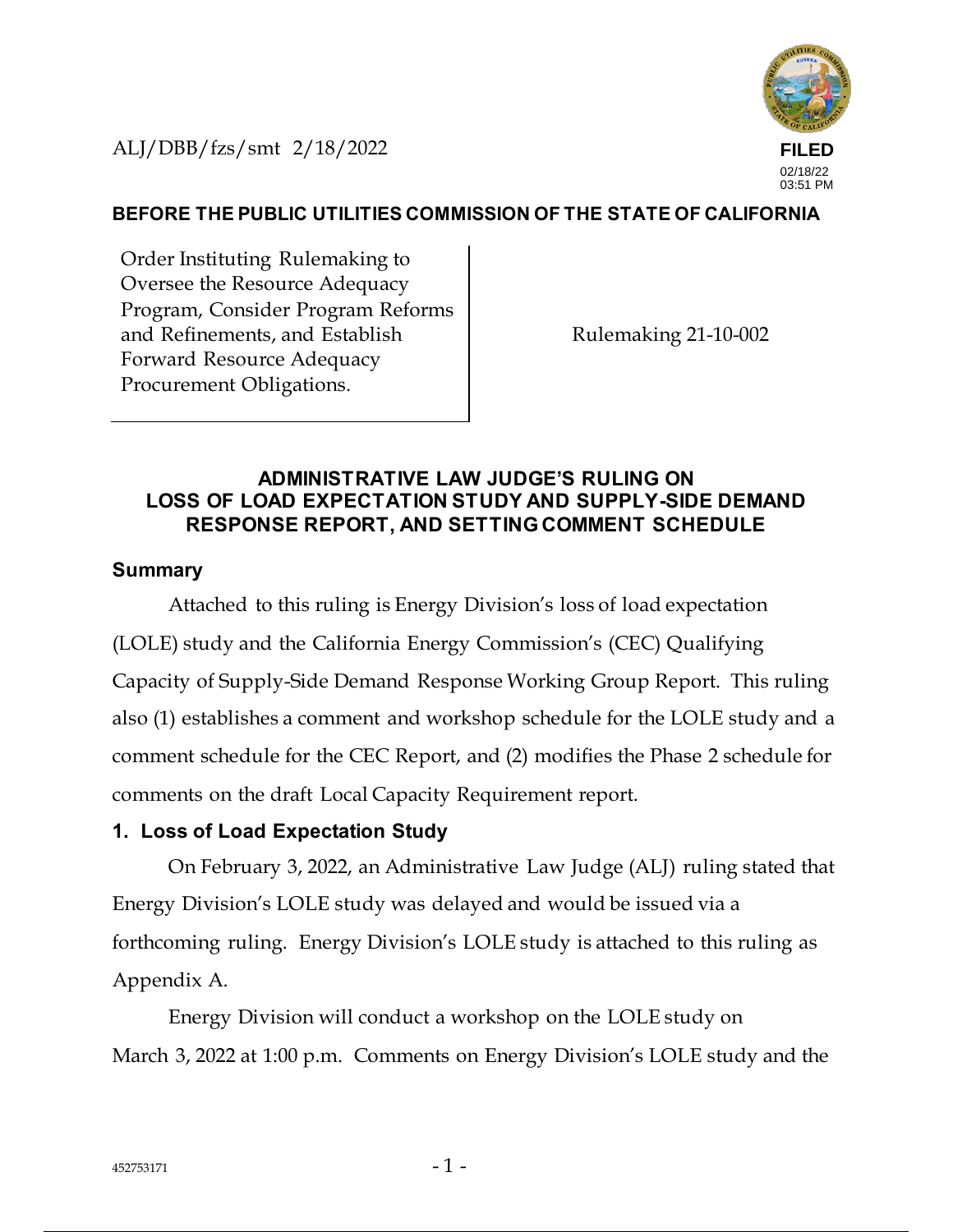workshop shall be filed by March 14, 2022. Reply comments shall be filed by March 22, 2022.

### **2. Supply-Side Demand Response Working Group Report**

In Decision (D.) 21-06-029, the Commission requested that the CEC develop recommendations for a comprehensive and consistent measurement and verification strategy, including a new qualifying capacity (QC) counting methodology for demand response (DR) resources.<sup>1</sup> The CEC's Working Group Report is attached to this ruling as Appendix B.

Comments on the CEC's Working Group Report shall be filed by March 14, 2022. Reply comments shall be filed by March 22, 2022. In addition to commenting on the merits of the CEC Report recommendations (including the back-up recommendation), the Commission seeks comments on the technical and timeline implementation feasibility of each recommendation.

## **3. Phase 2 LCR/FCR Comment Schedule**

The Assigned Commissioner's Scoping Memo and Ruling, issued on December 2, 2021, set forth the Phase 2 schedule for Flexible Capacity Requirement (FCR) and Local Capacity Requirement (LCR) issues. The following schedule was adopted:

| <b>Phase 2 Schedule for FCR and LCR Issues</b>  |                |
|-------------------------------------------------|----------------|
| CAISO draft 2023 LCR Report filed               | April 15, 2022 |
| Comments on draft 2023 LCR Report filed         | April 15, 2022 |
| CAISO final 2023 LCR and FCR Report filed       | April 29, 2022 |
| Comments on final 2023 LCR and FCR Report       | May 6, 2022    |
| Reply comments on final 2023 LCR and FCR Report | May 13, 2022   |

<sup>1</sup> D.21-06-029 at Ordering Paragraph 11.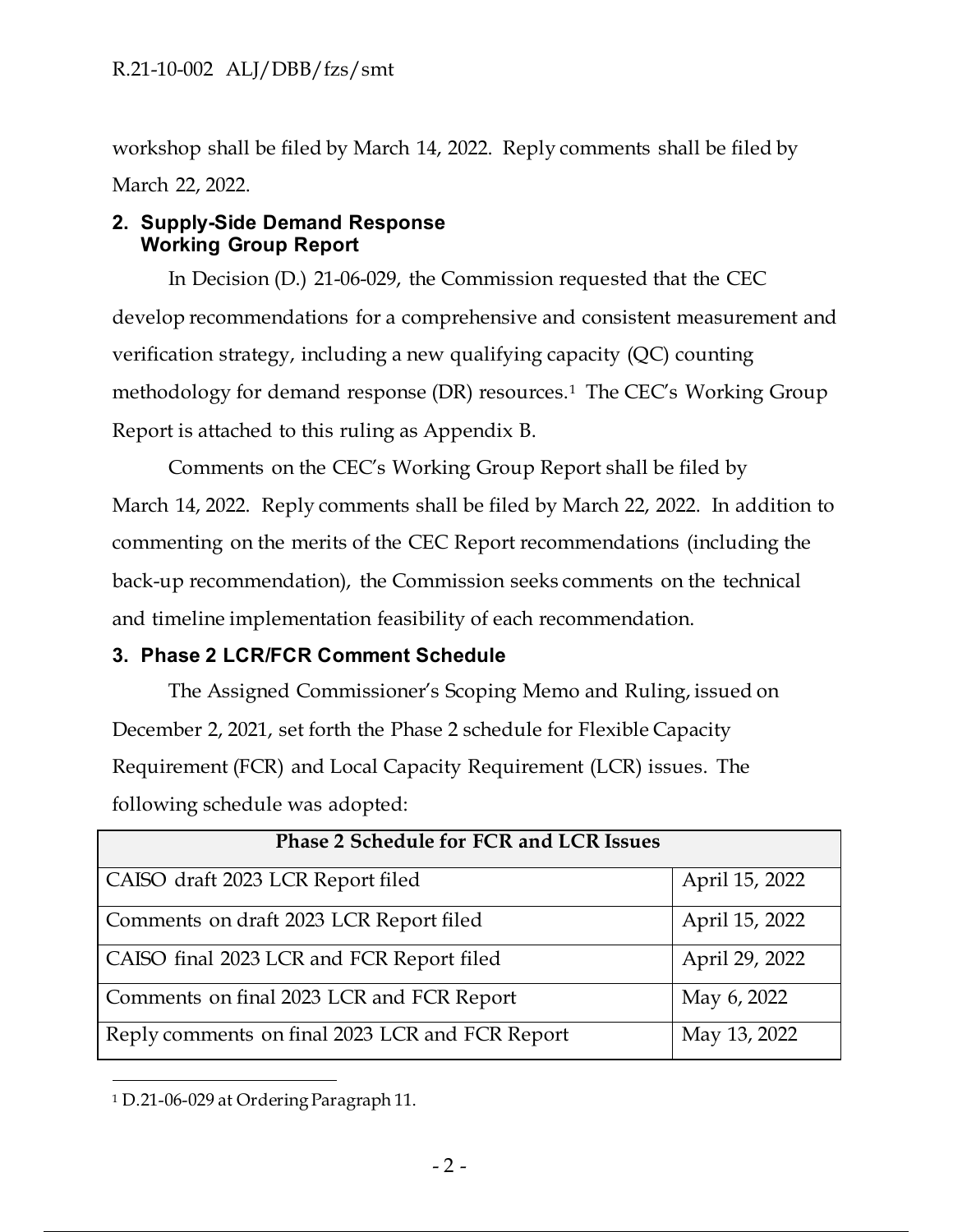The above schedule inadvertently included the same deadline for the California Independent System Operator (CAISO) draft LCR Report and comments on the draft LCR Report. As such, the schedule is modified as follows:

| Modified Phase 2 Schedule for FCR and LCR Issues |                |
|--------------------------------------------------|----------------|
| CAISO draft 2023 LCR Report filed                | April 15, 2022 |
| Comments on draft 2023 LCR Report filed          | April 22, 2022 |
| CAISO final 2023 LCR and FCR Report filed        | April 29, 2022 |
| Comments on final 2023 LCR and FCR Report        | May 6, 2022    |
| Reply comments on final 2023 LCR and FCR Report  | May 13, 2022   |

## **IT IS RULED** that:

1. Energy Division's loss of load expectation study is attached to this ruling as Appendix A.

2. The California Energy Commission's Qualifying Capacity of Supply-Side Demand Response Working Group Report is attached to this ruling as Appendix B.

3. Opening comments on the California Energy Commission's Working Group Report and Energy Division's loss of load expectation study are due March 14, 2022. Reply comments are due March 22, 2022.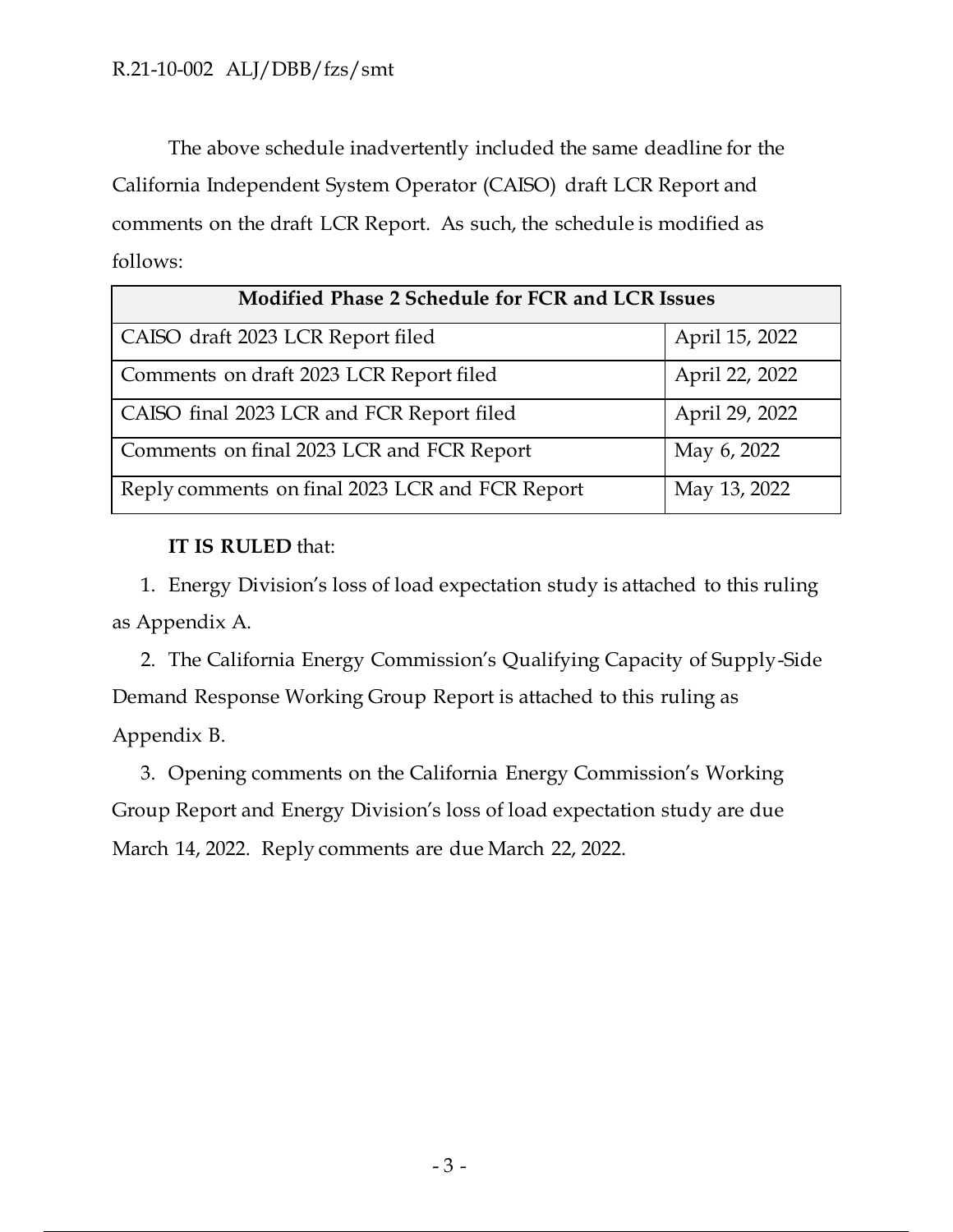4. The Phase 2 Local Capacity Requirement and Flexible Capacity Requirement comment schedule is modified as outlined in Section 3.

Dated February 18, 2022, at San Francisco, California.

/s/ DEBBIE CHIV

Debbie Chiv Administrative Law Judge